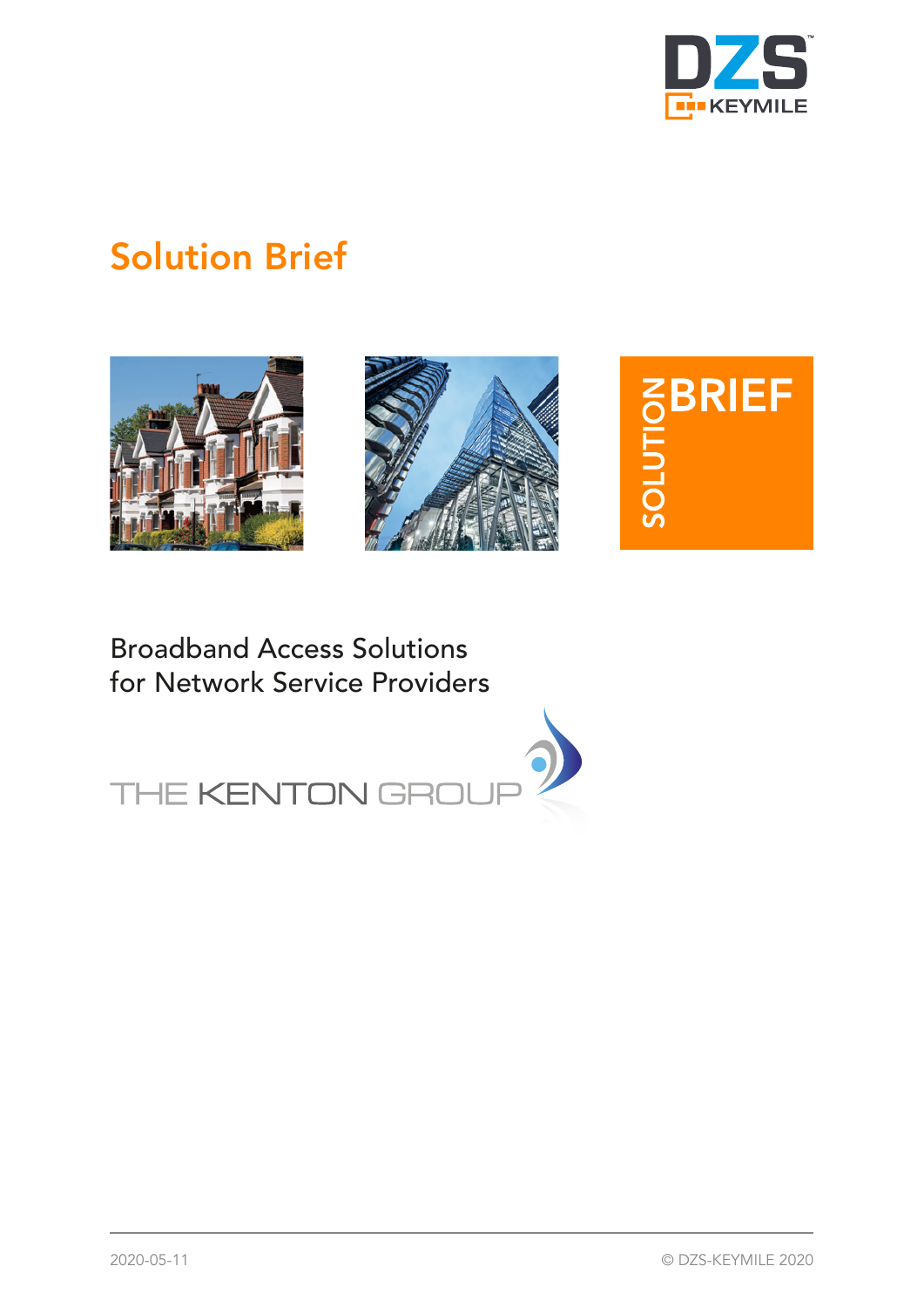



DZS-KEYMILE broadband solutions support all FTTx network deployment architectures perfectly and therefore gives you maximum freedom of choice in building your network. DZS-KEYMILE is a pioneer in the Fiber to the Home/Business industry offering an extensive collection of optical line termination platforms, ONTs, and multi-service access solution offerings.

Our FTTx broadband access platforms provide cost-effective and high-performance solutions for operators of all sizes, from low cost entry point systems to large-scale multi-service platforms; and the ability to scale and evolve with market demand and business cases requirements.

Whether you are deploying GPON or point-topoint architectures; are street cabinet or building based; and utilising Openreach's PIA infrastructure or undertaking your own fibre digging, DZS-KEYMILE has a solution that will fit your requirements.



V5808 and V5816 1U GPON OLTs

For example, the V5808 pictured above provides 8 ports of GPON from a 1U chassis that can be AC or DC powered and is suitable for both street cabinet and indoor deployments.

This fully featured and highly reliable OLT unit is used by large and small operators alike to provide a cost-effective entry point for initial network deployments. A 16-port version is also available, which supports up to 512 end users (1:32 split ratio). As capacity requirements grow, additional units can be cascaded to support many thousands of customers.

For larger scale deployments, or where multiple access technologies may be required (XGS-PON, point-to-point, etc.) DZS-KEYMILE offer a range of OLT chassis options.

Our highest capacity chassis is the MXK-F1419 as pictured above. This 19" rack mount solution can support over 7,000 end users with GPON, but can also provide XGS-PON connections, and both 1G and 10G point-to-point ports – a truly multi-service FTTx platform.

Other platforms are available, from 1U point-to-point switches for copper or fibre connections, up to multi-service chassis solutions such as the MileGate product family supporting up to 480 point-to-point connections as well as legacy copper xDSL services.



MXK-F1419 Chassis Based OLT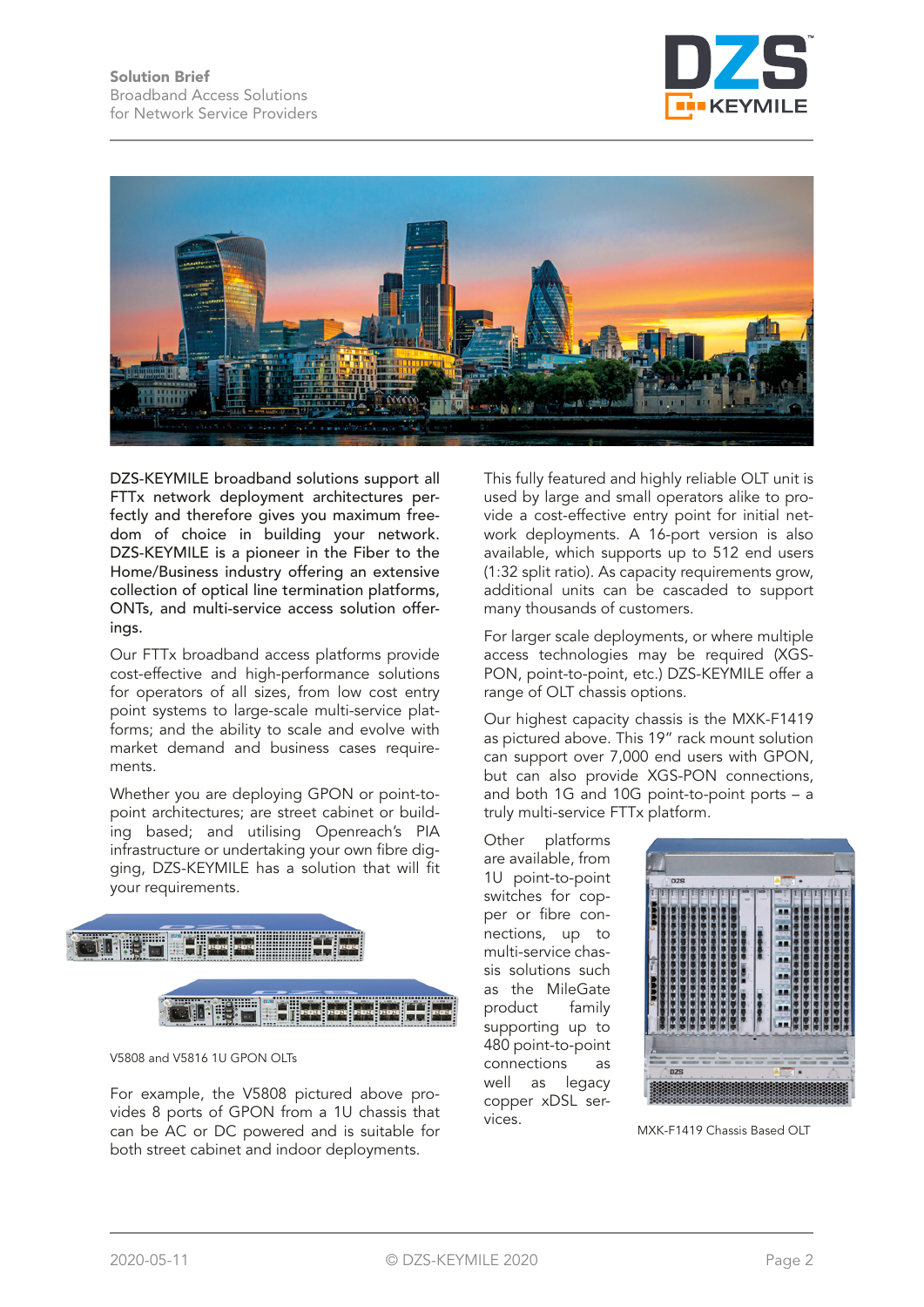

#### Wholesale or Retail ISP ONTs

DZS-KEYMILE has one of the broadest range of ONTs in the industry with extensive ranges of indoor and outdoor units, covering both consumer and business customer feature requirements.

We understand that operators need robust and reliable network termination devices that align to their individual service and feature requirements, and DZS-KEYMILE has models to costeffectively address these specific needs.

For wholesale operators, we offer a simple managed demarcation unit that terminates the GPON fibre connection and provides a single GbE LAN port to link to separate retail or business ISP customer premises equipment (CPE).



Wholesale operators may also want to support voice services, either as a managed service or as a simple VLAN connection through their network. In this scenario, DZS-KEYMILE would propose the ZNID-2424 ONT (pictured below) which can function as a managed demarcation unit as per the ZNID-2301, but which also supports 2 x FXS ports with integrated SIP voice clients.

For retail ISPs – where the ONT should also provide the residential gateway functions such as Wi-Fi, firewall etc. the related ZNID-2428 ONT version provides this additional functionality. Both ZNID-2424 and ZNID-2428 ONTs are also available as point-to-point versions, supporting GbE uplinks.



DZS-KEYMILE has many other ONT versions available, with additional features such as PoE, RF video, and TDM interfaces.

#### XGS-PON

XGS-PON (G.9807) is the latest PON standard that provides 10 Gbit/s data rates in both upstream and downstream directions. Whilst current equipment maturity and price points mean that network deployments are limited, there is clearly a trend in this direction – initially for business but in future for consumers too as the demand for higher split ratios and/or higher data-rates grow. DZS-KEYMILE can assist operators in this technology evolution – whether this is a day one requirement, or something an operator wants to monitor and perhaps trial in the near future. The MXK-F1419 chassis introduced earlier already supports XGS-PON via a dedicated line card, as do other chassis version in the DZS-KEYMILE portfolio. Coupled with this OLT, we have a range of ONT options either in production or being released this year.